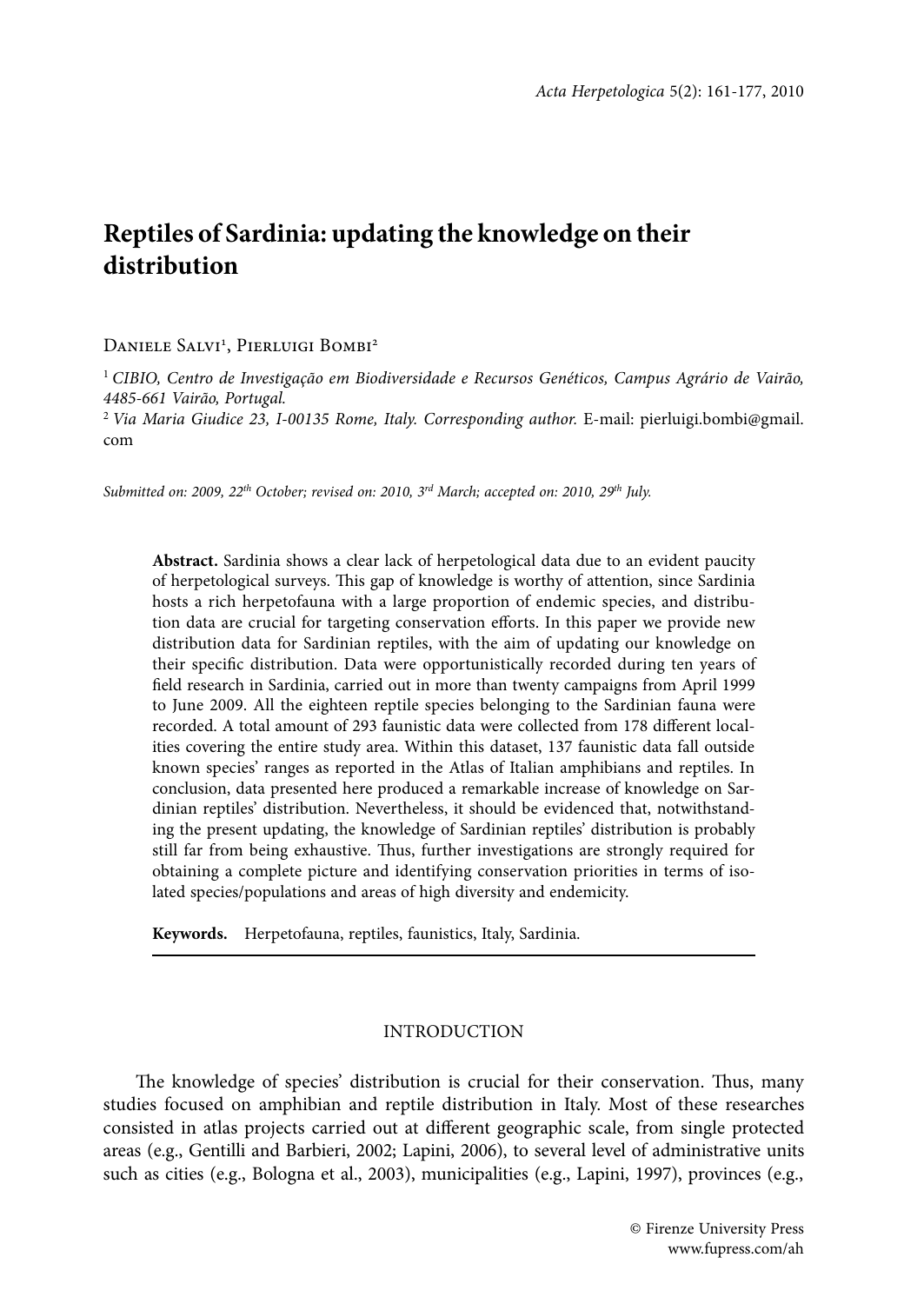Fiacchini, 2003; Piazzini et al., 2005; Bologna et al., 2007), and regions (e.g., Doria and Salvidio, 1994; Mazzotti et al., 1999; Bologna et al., 2000; Vanni and Nistri, 2006). Local atlas projects has represented a first step towards the synthesis of data coming from a plethora of different sources, from bibliographic data and museum collections, to field observations by volunteers and researchers. The importance of these atlases appears evident in their role of sound and reliable basis for conservation initiatives and prioritization proposals (e.g., Brotons et al., 2004; Araújo et al., 2004; Rodríguez et al., 2006). A national-scale project started in 1994 aimed to gather a preliminary picture on the distribution of amphibians and reptiles found in Italy (Societas Herpetologica Italica, 1996). In recent times this large amount of data has been further updated and increased leading to a cartographic synthesis in the CKmap project (Stoch, 2000-2005) and in the Atlas of the Italian Amphibians and Reptiles (Sindaco et al., 2006). This book represents the state of the art of the knowledge on the distribution of amphibians and reptiles in Italy and is based on more than 70,000 records. The overall coverage of these data is on the whole relatively good, except for two regions, as evidenced by the same authors. Basilicata and Sardinia regions show a clear lack of herpetological data (Sindaco et al., 2006: p. 132). Concerning Sardinia, but this is probably true also for Basilicata, this pattern come from an evident paucity of herpetological surveys rather than a low level of herpetological diversity as evidenced by preliminary data reported in Bombi and Salvi (2008). This gap of knowledge is worthy of attention, since Sardinia hosts a rich and distinctive herpetofauna with a large proportion of endemic species, and distribution data are crucial for targeting conservation efforts. Concerning reptiles, Sardinia is inhabited by 18 recognised species, representing 35% of the reptiles diversity found in Italy (Sindaco et al., 2006). Three species are endemic to Sardinia and Corsica, *Algyroides fitzingeri*, *Podarcis tiliguerta*, *Archaeolacerta bedriagae* (Lacertidae), and another, *Euleptes europaea* (Sphaerodactylidae), is sub-endemic to these two islands being also present in some coastal localities of Tuscany and Liguria (Italy). *Podarcis sicula* (Lacertidae) and *Natrix natrix* (Colubridae) occur in Sardinia with distinctive populations respect to those spread on the continent, and are considered as Sardinian endemic subspecies (P. s. cetti) or even incipient species (*N. n. cetti*) (Thorpe, 1980; Aprea et al., 2000). Most of Sardinian reptiles have a high intrinsic conservation value and are listed as species with conservation priorities in the annexes II and IV of the Habitats Directive 92/43/EEC (*Euleptes europaea*, *Emys orbicularis*, *Testudo hermanni*, *Testudo graeca*, and *Testudo marginata*) or considered threatened in the IUCN red list (e.g., *Natrix natrix cetti* as Critically Endangered) (IUCN, 2010).

To date no one paper reviewed the knowledge about the entire Sardinian herpetological diversity at a regional scale, while several studies are available for specific areas (e.g. Cesaraccio and Lanza, 1984; Poggesi et al., 1996) or single species (Lecis and Norris, 2003; Bombi and Vignoli, 2004). The aim of this paper is providing new distribution data for Sardinian reptiles, from an investigation carried out throughout Sardinia, and updating our knowledge of Sardinian reptiles distribution.

#### MATERIALS AND METHODS

We considered the entire territory of the Sardinian region, amounting to more than 24,000 km<sup>2</sup>. Sardinia is the second-largest island of Italy and in general of the Mediterranean Sea, placed south to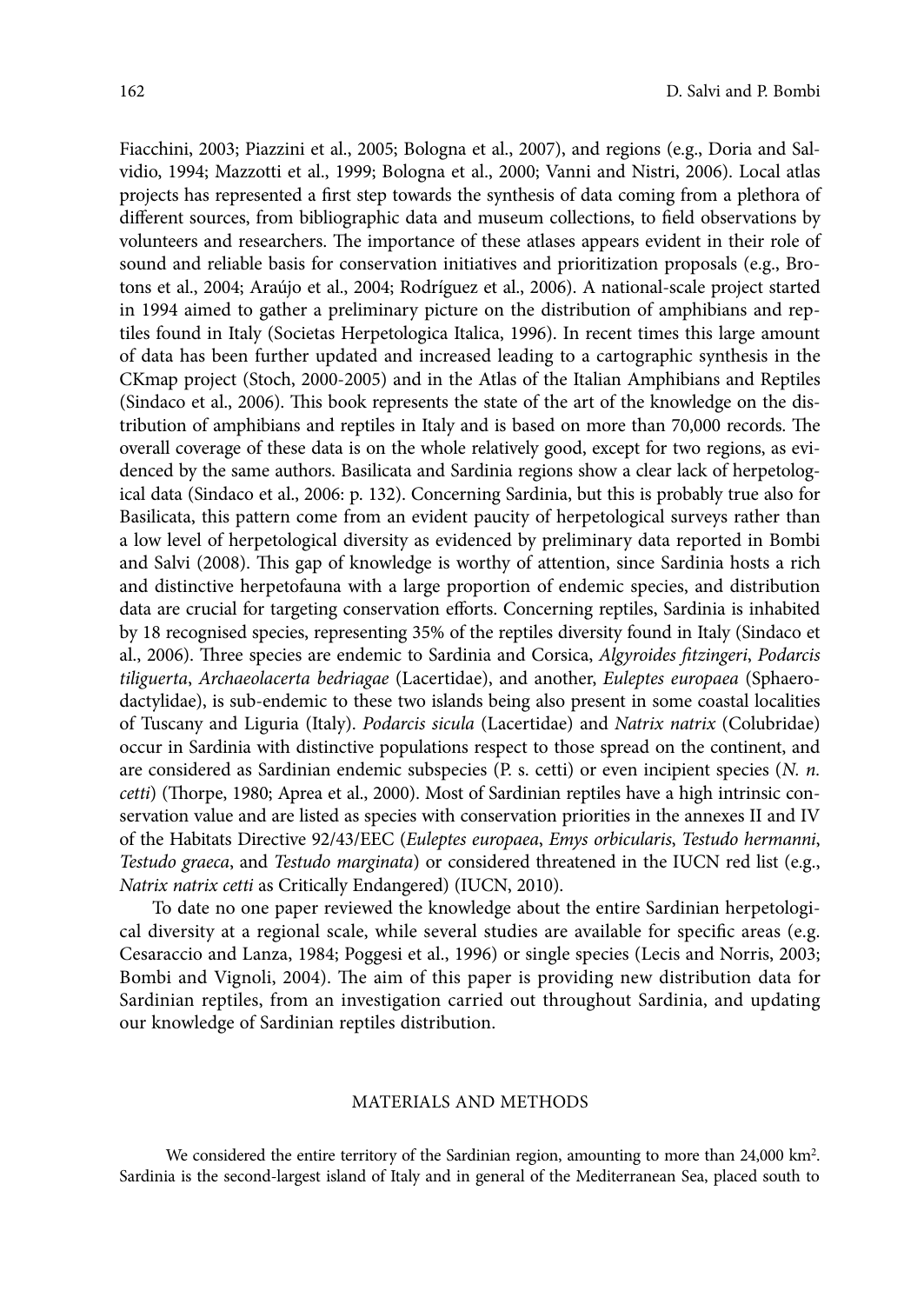the island of Corsica, west from the Italian Peninsula, north from Tunisia, and east from the Balearic Islands. It has a Mediterranean climate, with rainfall concentrated in autumn and winter and hot/dry summers, which supports characteristic Mediterranean forests, woodlands, and scrub vegetation.

Contextually to a ten-years long field-based research in Sardinia, focused on ecology, distribution and phylogeography of some endemic reptile species (e.g. Bombi et al., 2009a, 2009b; Salvi et al., 2010), faunistic observations were opportunistically recorded. Fieldwork was carried out in more than twenty campaigns from April 1999 to June 2009, with a field effort of approximatively 50 weeks of activity. We surveyed all the main Sardinian domains, including mountain, mid-elevation, coastal, and micro-insular sites, and considering different reptile habitats. Surveys were carried out mainly during day between 0800 h and 1900 h from April to October. Only original data from direct observations has been included in the present study. We focused our attention to terrestrial and freshwater reptiles, thus excluding marine turtle species. We also excluded amphibian species because they need searching methodologies conflicting with our main field activity. Most of the individuals were captured by hands, nosed, or by means of rubber bands. Each captured animal was sexed, measured, photographed, and then released in the exact capture point. A low fraction of data came from road-killed specimens or from visual encounter surveys. Tracks of animal were not considered as indicator of species' presence since in most of the case they do not allow an unambiguous species identification. For each locality geographic coordinates were recorded by using a GPS device, and toponyms were assigned by identifying the closest locality reported in maps from the "Istituto Geografico Militare". For conservation reasons, in the light of the threatened status and vulnerability of many Sardinian species, we provided in Appendix 2 only low-resolution coordinates. More details shall be available from the authors upon specific request.

For each species, our data were compared with the currently known species distribution as reported in Sindaco et al. (2006). For each species we produced updated maps of distribution by overlapping our data with those from Sindaco et al. (2006) at 10×10 UTM grid scale. From these data we calculated the species richness per cell for identifying the hotspot of reptile diversity in Sardinia.

We utilised taxonomic names as in Sindaco et al. (2006) and we did not considered subspecies since for most of Sardinian reptiles the intraspecific taxonomy is under debate [e.g. for *Archaeolacerta bedriagae* (Salvi et al., 2009a, 2009b, 2010); for *Podarcis sicula* (Podnar et al, 2005); for *Podarcis tiliguerta* (Capula, 1996; Harris et al., 2005)].

### RESULTS

All the 18 reptile species belonging to the Sardinian fauna were recorded. These species include: two Emydidae, three Testudinidae, three Gekkota, four Lacertidae, two Scincidae, and four Colubridae. The inventory of the sampled localities is provided in Appendix 2, and their location reported in Figure 1. A total amount of 293 faunistic data were collected from 178 different localities covering the entire study area. Within this dataset, 137 faunistic data fall outside UTM squares where species presence was documented before by Sindaco et al. (2006). These localities of occurrence produce an extension of the documented distribution ranges for of all but two species (i.e., *Chalcides chalcides* and *Hemorrhois hippocrepis*). In particular, *Emys orbicularis* has been observed in two localitites outside its known range, *Trachemys scripta* in one, *Testudo hermanni* in two, *Testudo graeca* in one, *Testudo marginata* in one, *Euleptes europaea* in three, *Hemidactylus turcicus* in five, *Tarentola mauritanica* in nine, *Algyroides fitzingeri* in 12, *Archaeolacerta bedriagae* in one, *Podarcis tiliguerta* in 36, *Podarcis sicula* in 26, *Chalcides ocellatus* in 10, *Hierophis viridiflavus* in 24, *Natrix natrix* in one, and *Natrix maura* in three. The updating of Atlas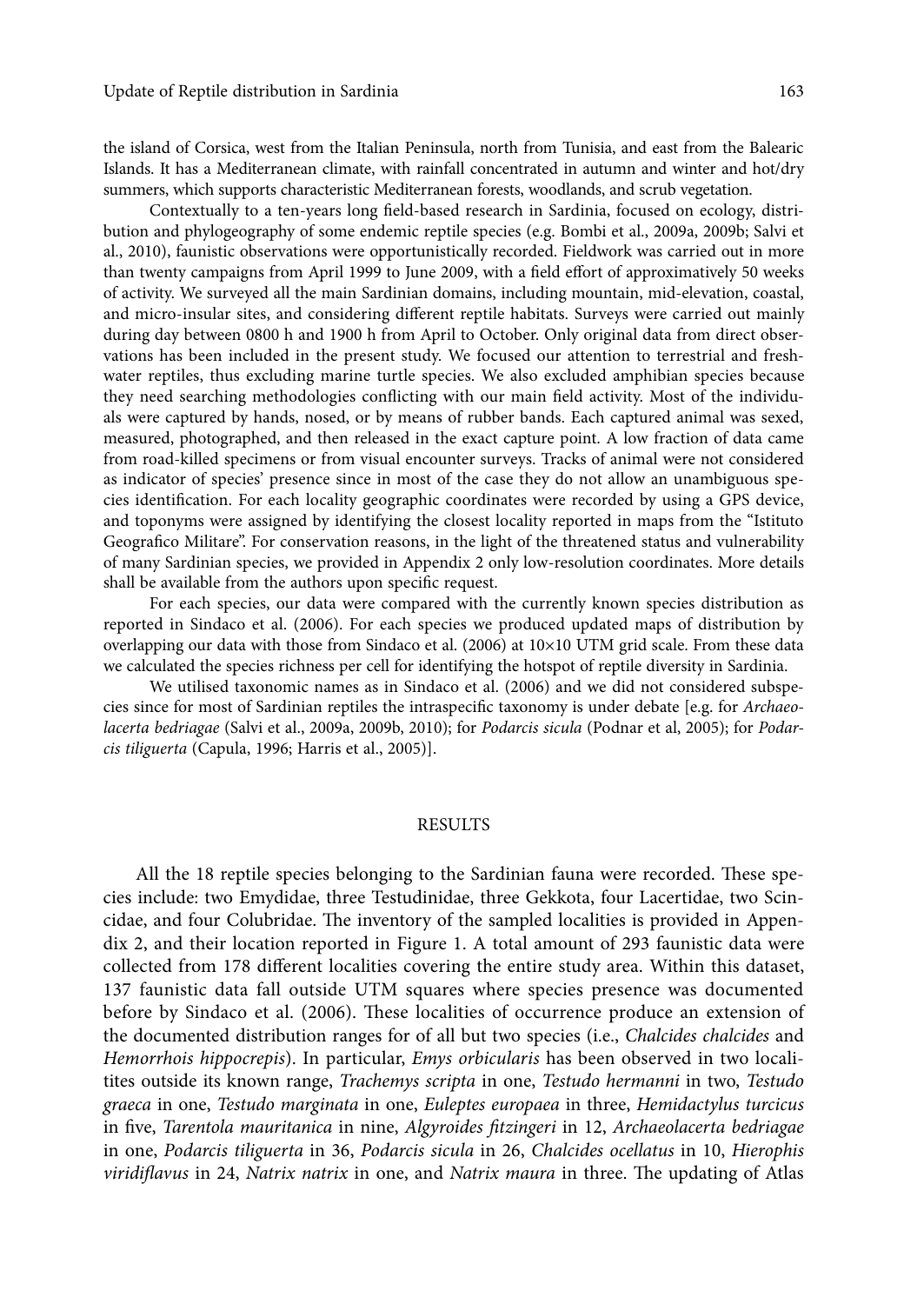

**Fig. 1.** Sampling localities. For details on geographic coordinates and toponyms see Appendix 2.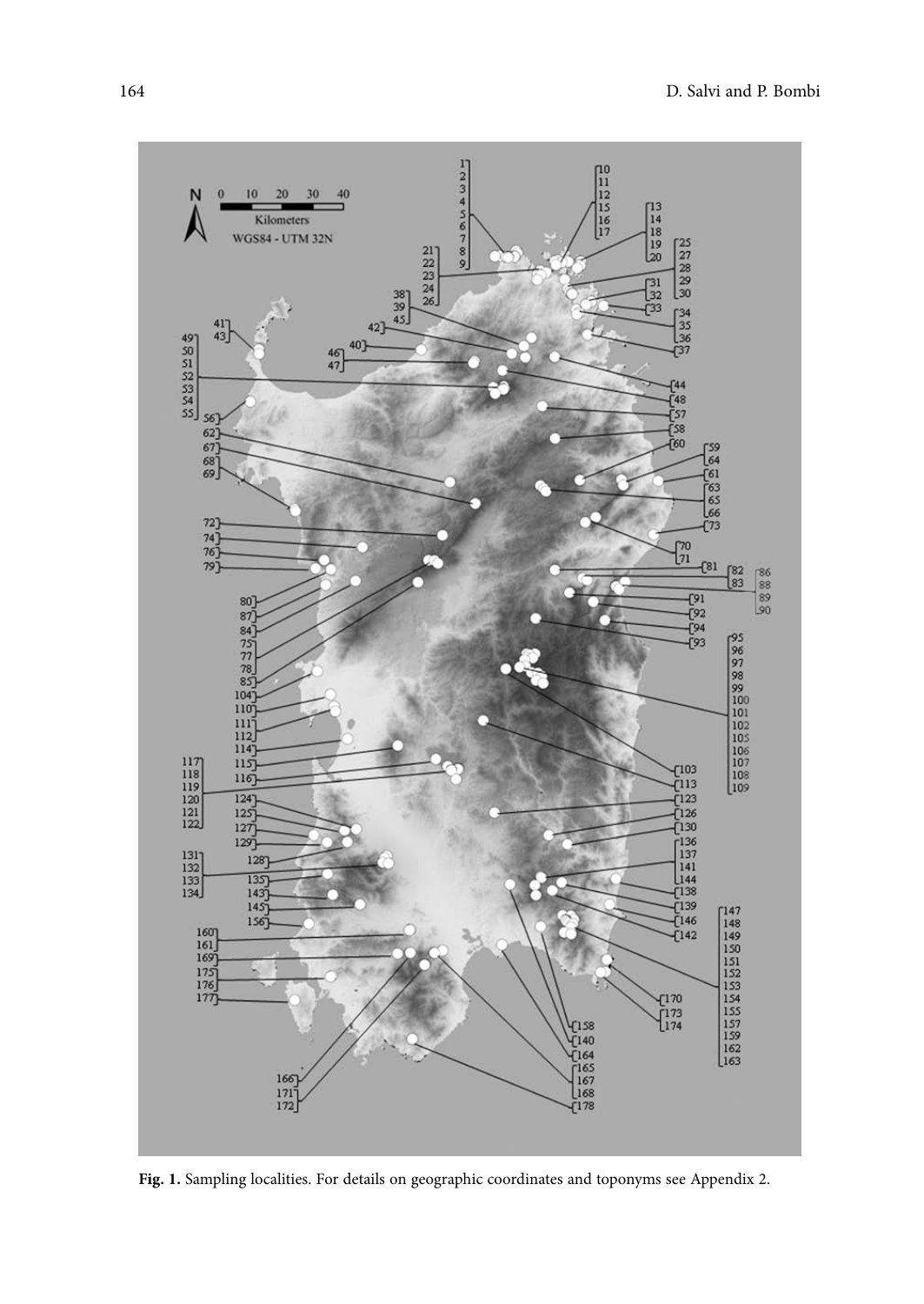

**Fig. 2.** Distribution maps for nine reptiles of Sardinia. Grey circles: UTM squares of presence reported in the Atlas of Italian amphibians and reptiles (Sindaco et al., 2006); black circles: new UTM squares of presence from this study.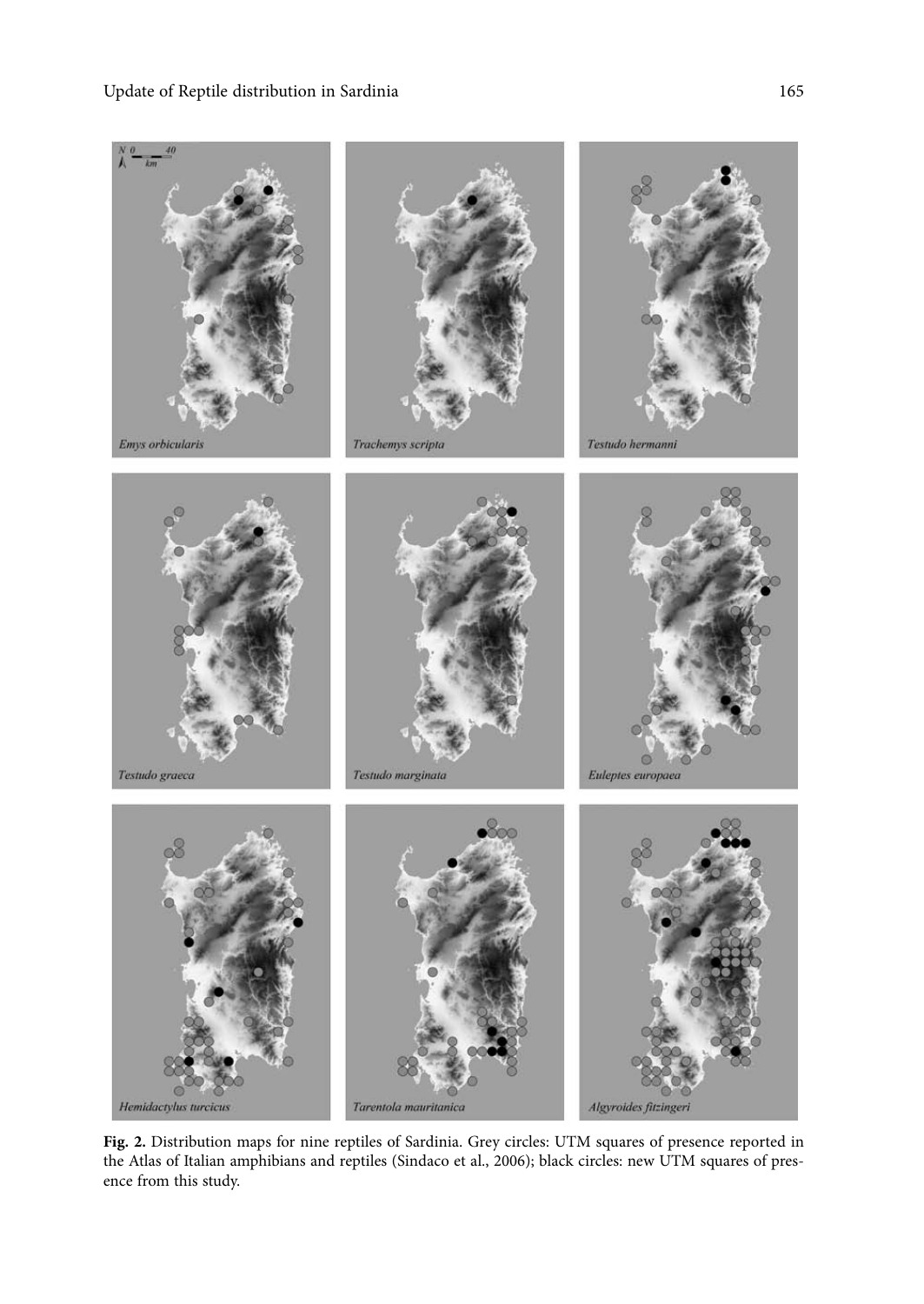

**Fig. 3.** Distribution maps for nine reptiles of Sardinia. Grey circles: UTM squares of presence reported in the Atlas of Italian amphibians and reptiles (Sindaco et al., 2006); black circles: new UTM squares of presence from this study.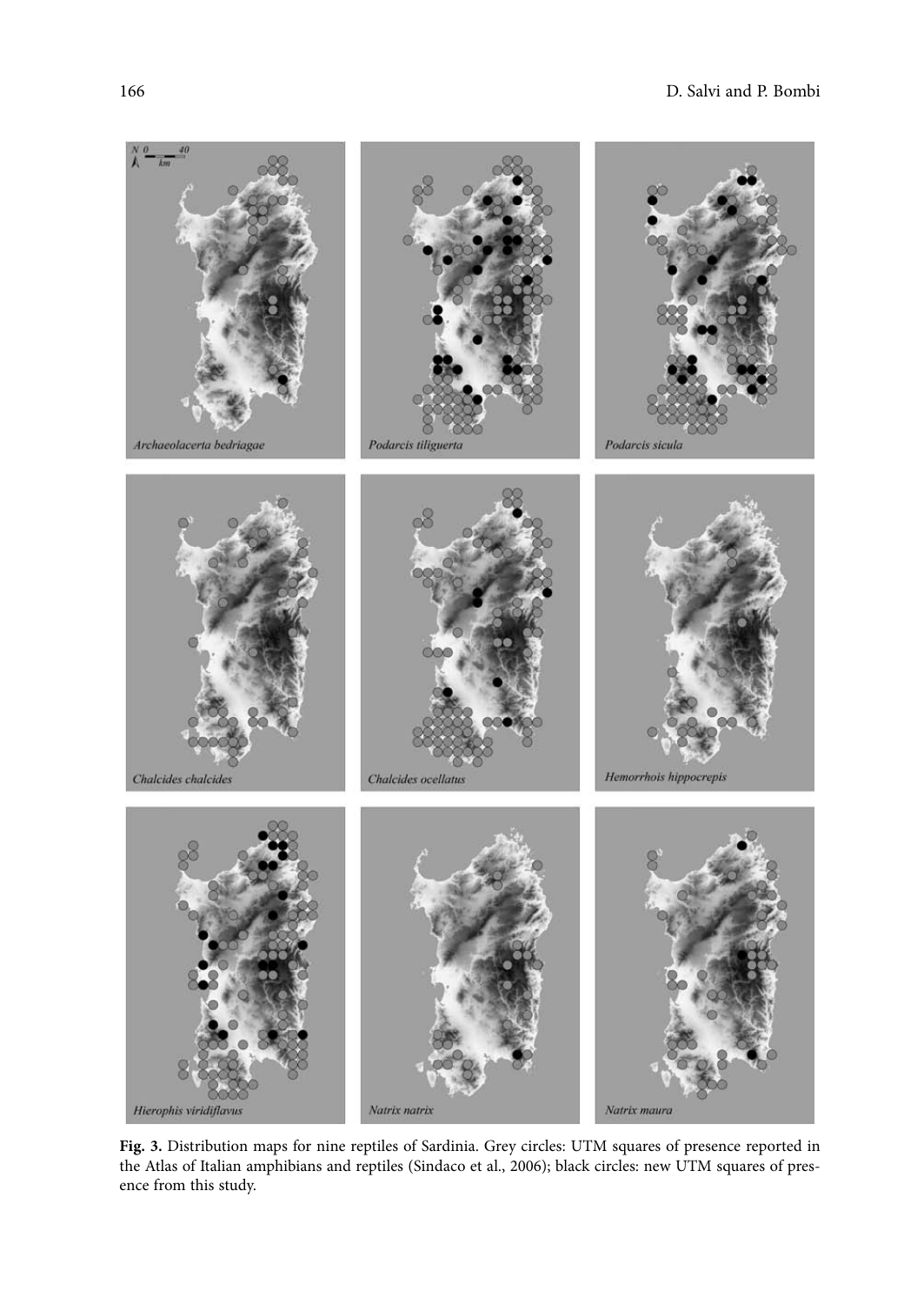| Species                                   | Number of UTM squares | Number of localities |
|-------------------------------------------|-----------------------|----------------------|
| <i>Emys orbicularis</i> (Linnaeus, 1758)  | 2(2)                  | 2(2)                 |
| Trachemys scripta (Schoepff, 1792)        | 1(1)                  | 1(1)                 |
| Testudo hermanni Gmelin, 1789             | 3(2)                  | 3(2)                 |
| Testudo graeca Linnaeus, 1758             | 1(1)                  | 1(1)                 |
| Testudo marginata (Schoepff, 1792)        | 2(1)                  | 2(1)                 |
| Euleptes europaea (Gené, 1839)            | 5(3)                  | 5(3)                 |
| Hemidactylus turcicus (Linnaeus, 1758)    | 9(5)                  | 9(5)                 |
| Tarentola mauritanica (Linnaeus, 1758)    | 11(6)                 | 17(9)                |
| Algyroides fitzingeri (Wiegmann, 1834)    | 16(9)                 | 20(12)               |
| Archaeolacerta bedriagae (Camerano, 1885) | 14(1)                 | 23(1)                |
| Podarcis tiliguerta (Gmelin, 1789)        | 56(26)                | 99 (36)              |
| Podarcis sicula Rafinesque-Schmaltz, 1810 | 38(21)                | 45(26)               |
| Chalcides chalcides (Linnaeus, 1758)      | 1(0)                  | 1(0)                 |
| Chalcides ocellatus (Forskål, 1775)       | 9(7)                  | 12(10)               |
| Hemorrhois hippocrepis (Linnaeus, 1758)   | 1(0)                  | 1(0)                 |
| Hierophis viridiflavus (Lacépède, 1789)   | 30(19)                | 43 (24)              |
| Natrix natrix (Linnaeus, 1758)            | 3(1)                  | 3(1)                 |
| Natrix maura (Linnaeus, 1758)             | 4(3)                  | 6(3)                 |

| <b>Table 1.</b> Number of UTM squares and number of localities for each species. In parentheses are evidenced |  |  |  |  |
|---------------------------------------------------------------------------------------------------------------|--|--|--|--|
| the number of UTM squares where species' presence was not documented before and the number of                 |  |  |  |  |
| localities falling in these cells.                                                                            |  |  |  |  |

maps from Sindaco et al. (2006) are provided in Figure 2 and 3. In Table 1 and in Appendix 1 are reported for each species the localities and UTM squares relative to their observation. The geographic pattern of reptile species richness is shown in Figure 4.

## DISCUSSION

Data presented here produced a remarkable increase of knowledge on Sardinian reptiles distribution compare to that reported in the last available syntheses of the Atlas of Italian Amphibians and Reptiles (Sindaco et al., 2006). Among almost 300 data, 47% concerns localities placed outside the squares of documented presence as reported in above mentioned studies.

On the basis of the updated knowledge, it is possible to highlight that five species are widespread across Sardinia (*Algyroides fitzingeri*, *Podarcis tiliguerta*, *Podarcis sicula*, *Chal-*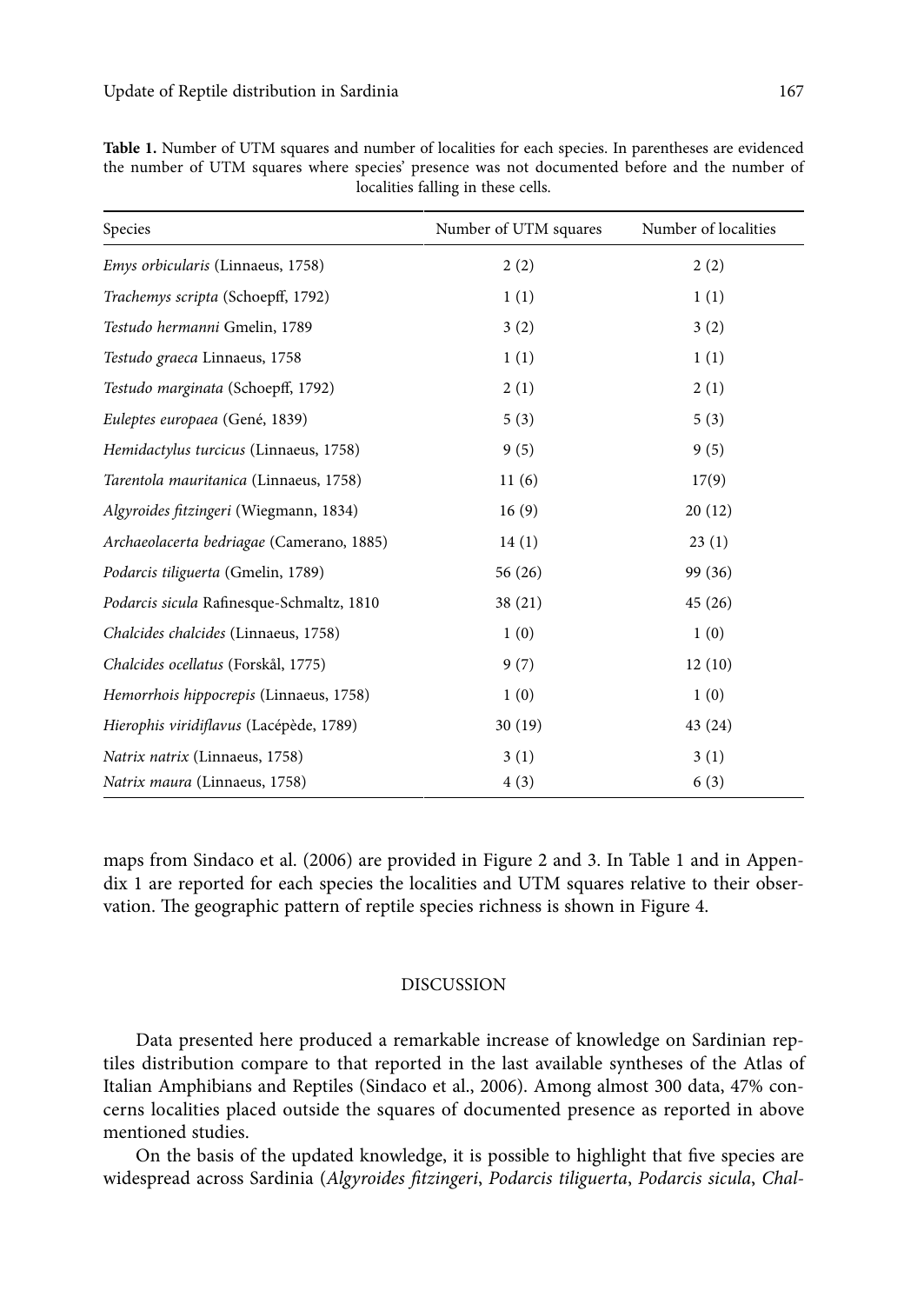

**Fig. 4.** Distribution maps for reptile diversity in Sardinia. The number of species recorded in each cell is proportional to the relative gray tone (White =  $0$  species; Black =  $12$  species).

*cides ocellatus, Hierophis viridiflavus*). On the contrary, the other species are restricted to specific areas.

The distribution range has been significantly increased for two out of three endemic species (*A. fi tzingeri* and *P. tiliguerta*). Concerning the endemic species *A. bedriagae* one data (Locality 148) would extend the range of this species in the northern part of the Sette Fratelli Mountains district. This area represents the southernmost portion of the species' range and it is of particular importance in the light of the isolation and distinctiveness of these southern populations (Guillaume, 1987; Bombi et al., 2009a, 2009b; Salvi et al., 2009a, 2009b).

The record of *Trachemys scripta* represents a serious threat for insular freshwater ecosystems. This threat is made still more real by the presence in the same area of *Emys orbicularis*. In fact, the interaction between these two species, even if its effect is controver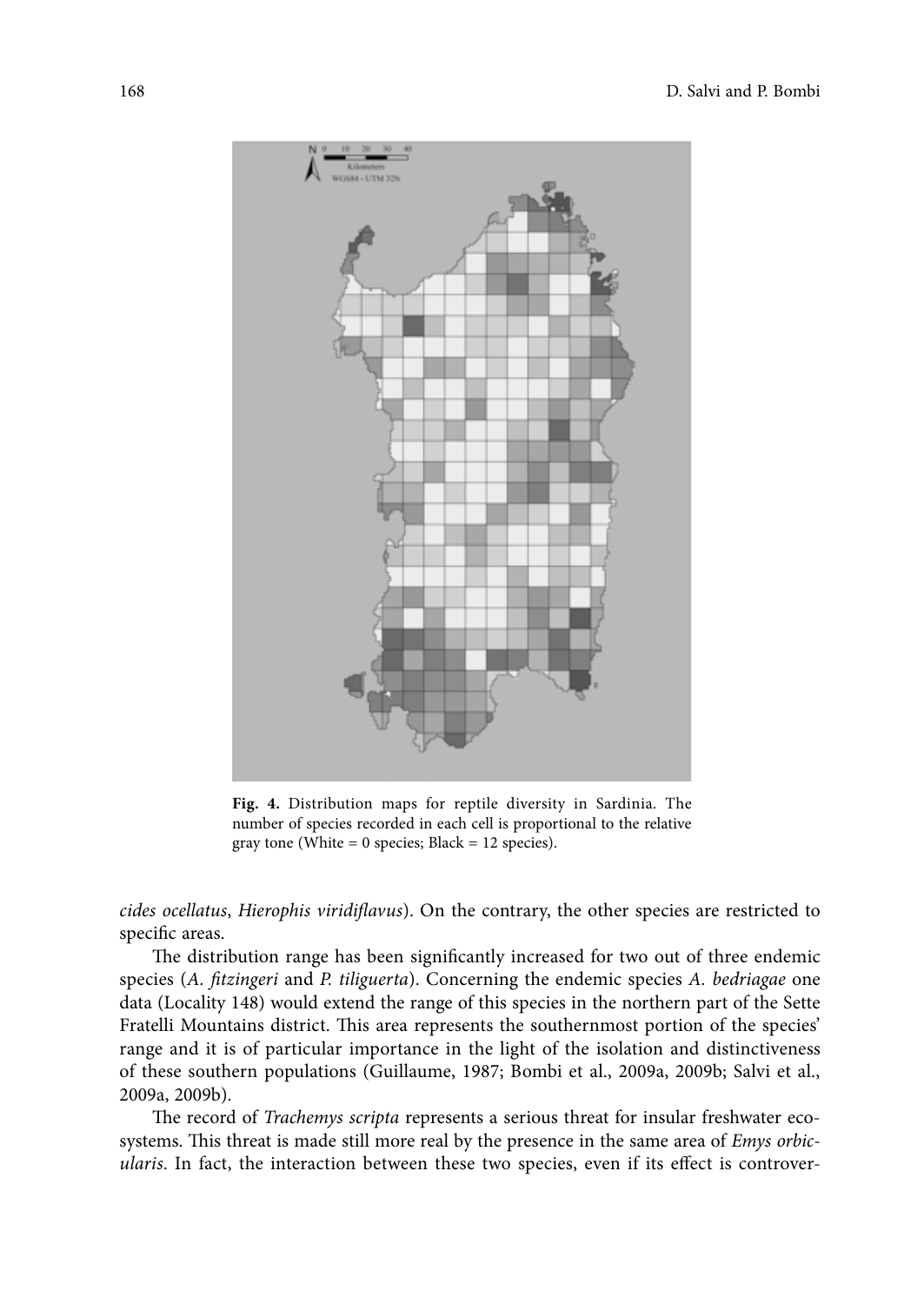sial, could lead to the extinction of the European pond terrapin. Recently, some other data have been reported for other areas of Sardinia (Bassu et al., 2008), suggesting a spreading of the red-eared terrapin across the Island. Thus, further surveys and deeper investigations should be planned for evaluating the current status of this species in the area and setting management action to avoid its further spread.

The finding of a new area where *Testudo hermanni* occurs, in the extreme North-East of the Island, is interesting for the conservation of this species. The Hermann's tortoise is known to be present in Sardinia only in localized and deeply isolated populations (Mazzotti, 2006; Bassu et al., 2008). In addition, it should be taken into account that this area is not protected, differently from other presence sites (i.e., Asinara Island and Sinis Peninsula). Therefore, this new area could represent a new opportunity for Hermann's tortoise conservation and specific measures should be focused on this area.

The horseshoe whip snake *Hemorrhois hippocrepis* is likely more common in southern Sardinia than believed and it could be hypothesized that its mainly nocturnal pattern of activity account for such underestimation (L. Luiselli, pers. comm.). Thus, we probably encountered this species just once because our fieldwork was concentrated during the day. It should be underlined that *H. hippocrepis* is one of the most endangered reptiles in Italy (Filippi and Luiselli, 2000). Therefore, the improvement of our understanding of the biology and distribution of the horseshoe whip snake assumes a crucial importance for guaranteeing the long-term conservation of this species.

Our surveys did not afford any data about *Zamenis longissimus* / *Z. lineatus*. Currently, the presence of this species in Sardinia is considered highly controversial. Two data from museum specimens have been referred to *Z. longissimus* or to *Z. lineatus* by different authors (see Razzetti and Zanghellini, 2006). Other two data, coming from field observations, were reported in Razzetti and Zanghellini (2006) and in Bassu et al. (2008), but in both cases not a single live specimen has been collected in Sardinia. Taking into account the large numbers of data collected for other snakes (e.g., 43 for *Hierophis viridiflavus*), we consider more likely *Z. longissimus* / *Z. lineatus* to be not present in Sardinia as autochtonous species, but at least present with localized acclimatized allochthonous individuals, as proposed by Puddu et al. (1998), despite further specific research should be carried out on these taxa.

The main hotspots of reptile diversity in Sardinia correspond to the Iglesiente area (south-western Sardinia), to the main mountain massifs of eastern Sardinia, and to some coastal areas of northern Sardinia. Most of this diversity hotspots represent also areas of endemicity. Indeed, the Iglesiente district together with the main mountainous areas of eastern Sardinia (Sette Fratelli Mount, Gennargentu Massif, and Limbara Mount) host many of the endemic herpetofauna (e.g. *Archaeolacerta bedriagae*, *Natrix natrix cetti*, *Euproctus platycephalus*, *Speleomantes* species). This congruence has a double interest. On the one hand, it gives preliminary indications for selecting areas with high conservation priority. On the other hand, it would provide a intriguing scenario for testing biogeographic and evolutionary hypotheses, underlying the origin of the observed pattern of diversity and endemism.

In conclusion, data presented here give a significant contribution for clarifying the distribution of Sardinian reptiles and compiling the inventory of the reptiles diversity occurring in different areas of the Island. Nevertheless, it should be evidenced that, not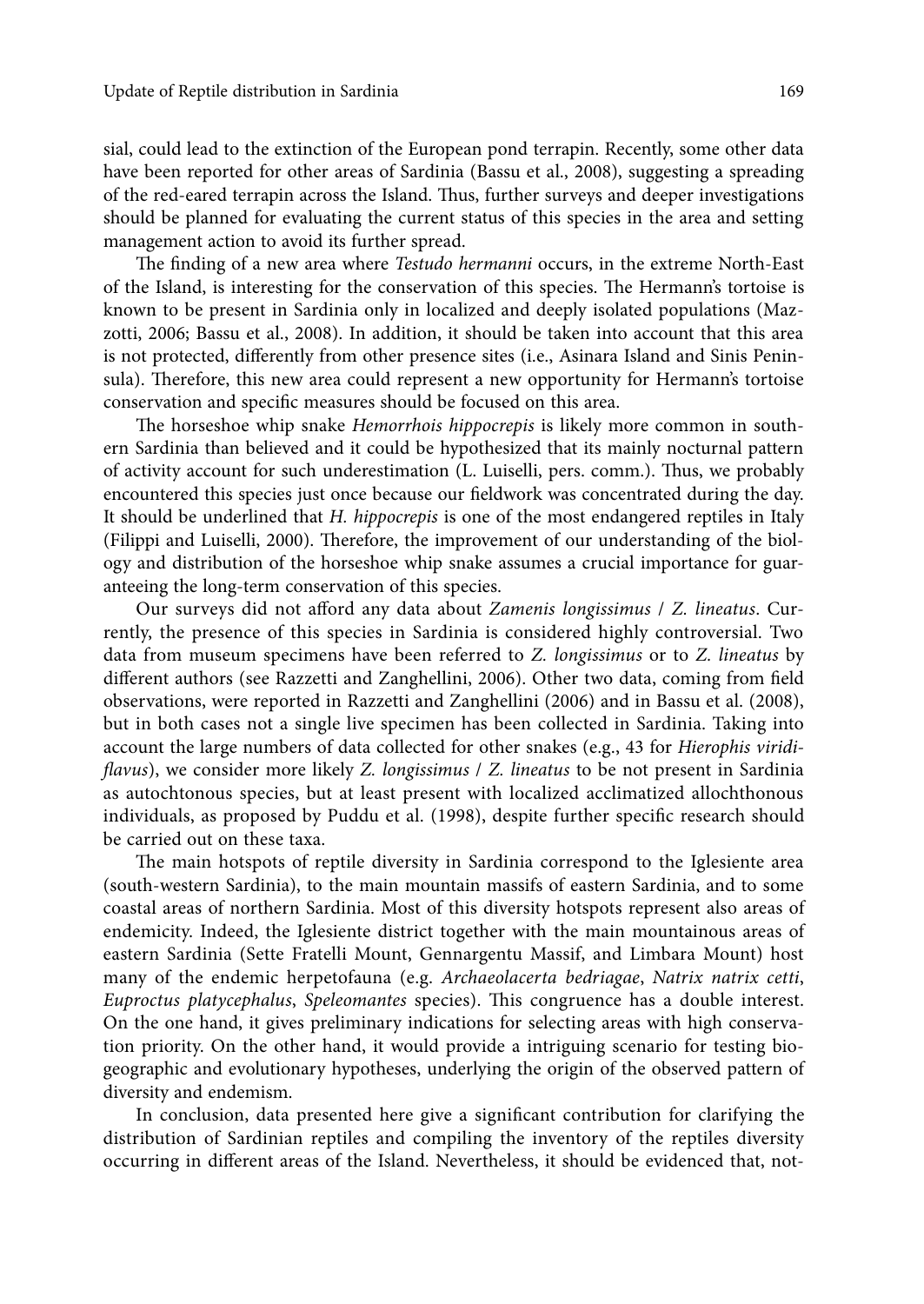withstanding the present updating, the knowledge of Sardinian reptiles' distribution is probably still far from being exhaustive. Thus, further investigations are strongly required for obtaining a complete picture and identifying conservation priorities in terms of isolated species/populations and areas of high diversity and endemicity.

#### AKNOWLEDGMENTS

We wish to thank several people, who have contributed to samplings or supported this research: C. Argiolas, D. Blam, M. A. Bologna, V. Bordoni, M. A. Carretero, R. Corbeddu, M. D'Amen, N. Cabitta, A. Devaddis, C. Fassò, D. J. Harris, A. Loddo, L. Luiselli, P. Mesina, I. Pasquale, D. Pinna, D. Spagnesi, P. Tolu, R. Xavier, and L. Vignoli. We would also thank for logistic support Oasi WWF - Monte Arcosu and Ente Foreste Demaniali Sardegna.

#### **REFERENCES**

- Aprea, G., Odierna, G., Capriglione, T., Caputo, V., Guarino, F.M. (2000): Analisi cromosomica in tre specie del genere *Natrix* Duméril (Reptilia, Squamata). Mus. Reg. Sci. Nat. Torino **00**: 419-424.
- Araújo, M.B., Densham, P.J., Williams, P.H. (2004): Representing species in reserves from patterns of assemblage diversity. J. Biogeogr. **31**: 1037-1050.
- Bassu, L., Nulchis, V., Satta, M.G., Fresi, C., Corti, C. (2008): Atlas of amphibians and reptiles of Sardinia - state of the art and general considerations. In: Herpetologia Sardiniae, p. 52-58. Corti, C., Ed, Societas Herpetologica Italica, Edizioni Belvedere, Latina, "le scienze" (8).
- Bologna, M.A., Capula, M., Carpaneto, G.M. (2000): Anfibi e rettili del Lazio, Fratelli Palombi Editori, Roma.
- Bologna, M.A., Capula, M., Carpaneto, G.M., Cignini, B., Marangoni, C., Venchi, A., Zapparoli, M. (2003): Anfibi e Rettili a Roma, Atlante e guida delle specie presenti in città, Comune di Roma, Roma.
- Bologna, M.A., Salvi, D., Pitzalis, M. (2007): Atlante degli anfibi e rettili della provincia di Roma, Gangemi Editore, Roma.
- Bombi, P., Vignoli, L. (2004): Distribution, ecology and conservation of *Archaeolacerta bedriagae* in Sardinia (Reptilia, Lacertidae). Ital. J. Zool. 71: Suppl. **1**: 135-144.
- Bombi, P., Salvi, D. (2008): La Rete Ecologica Sarda: verso un nuovo strumento per la conservazione della diversità erpetologica. In: Herpetologia Sardiniae, pp. 82-86. Corti, C., Ed, Societas Herpetologica Italica, Edizioni Belvedere, Latina, "le scienze" (8).
- Bombi, P., Salvi, D., Vignoli, L., Bologna, M.A. (2009a): Modelling Bedriaga's rock lizard distribution: an ensemble approach. Amphibia-Reptilia **30**: 413-424.
- Bombi, P., Salvi, D., Luiselli, L., Bologna, M.A. (2009b): Modelling correlates of microhabitat use of two sympatric lizards: a model selection approach. Anim. Biol. **59**: 109-126.
- Brotons, L., Thuiller, W., Araújo, M.B., Hirzel, A.H. (2004): Presence-absence versus presence-only modelling methods for predicting bird habitat suitability. Ecography **27**: 437-448.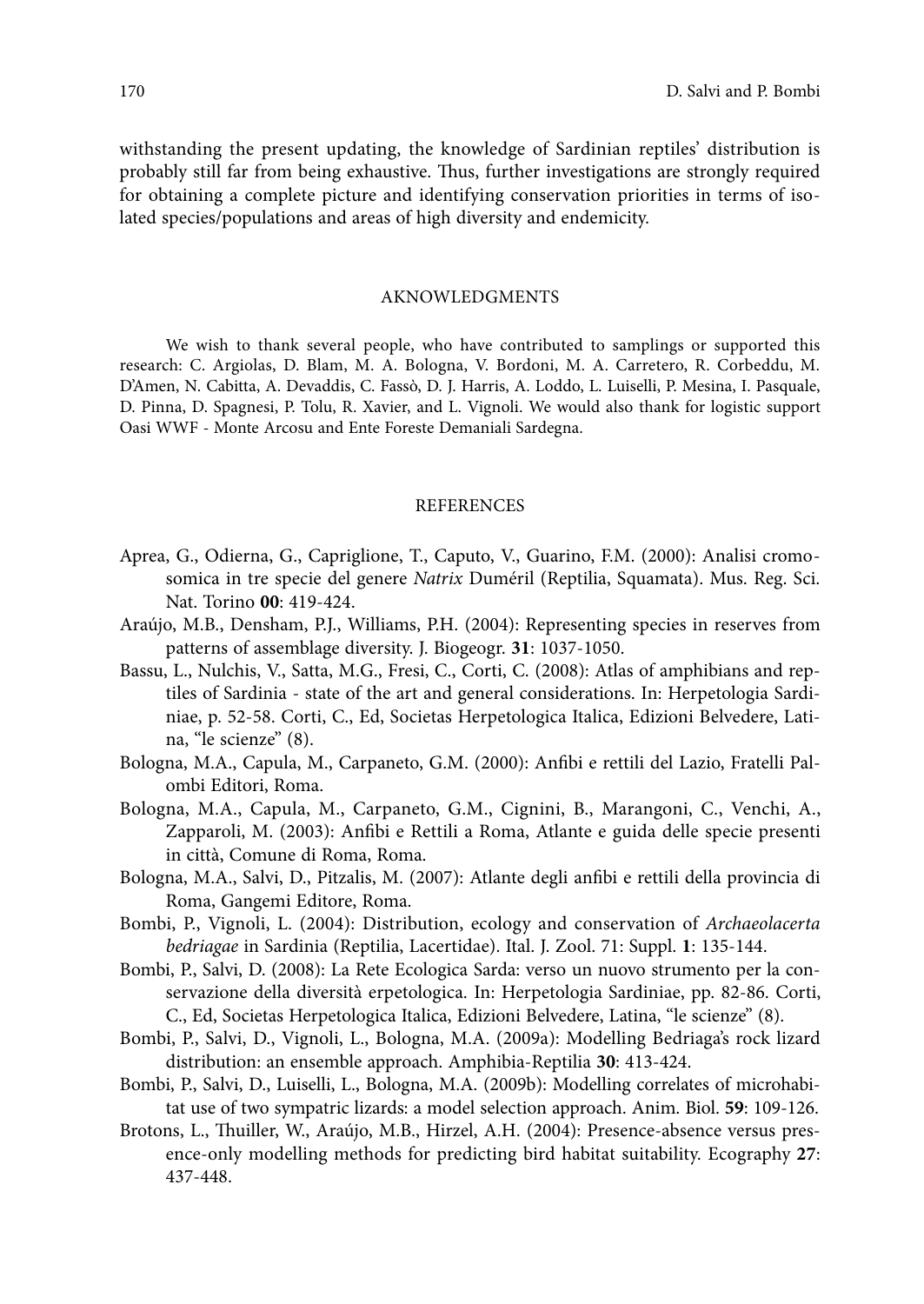- Capula, M. (1996): Evolutionary genetics of the insular lacertid lizard *Podarcis tiliguerta*: genetic structure and population heterogeneity in a geographically fragmented species. Heredity **77**: 518-529.
- Cesaraccio, G., Lanza, B. (1984): Nuovi dati sull'erpetofauna dell'arcipelago della Maddalena (Sardegna NE). Boll. Soc. Sarda Sci. Nat. **23**: 137-143.
- D'Amen, M., Bombi, P. (2009): Global warming and biodiversity: evidence for climatelinked amphibian declines in Italy. Biological Conservation **142**: 3060–3067.
- Doria, G., Salvidio, S. (1994): Atlante degli Anfibi e Rettili della Liguria. Catalogo dei beni Naturali 2, Servizio Beni Ambientali e Naturali, Regione Liguria, Genova.
- Fiacchini, D. (2003): Atlante degli Anfibi e dei Rettili della Provincia di Ancona. Nuove Ricerche, Ancona.
- Filippi, E., Luiselli, L. (2000): Status of the Italian snake-fauna and assessment of conservation threats. Biol. Cons. **93**: 219-225.
- Gentilli, A., Barbieri, F. (2002): Anfibi e rettili del Parco dell'Adamello e del Parco dell'Alto Garda Bresciano. Parco dell'Adamello, Parco dell'Alto Garda Bresciano, Gianico.
- Guillaume, C.P. (1987): Les petits Lacertidés du basin méditerranéen occidental (Genera *Podarcis* et *Archaeolacerta* essentiellement). Sur quelques problémes d'ordre systématique et biogéographique. Unpublished doctoral dissertation. Université Montpellier.
- Harris, D.J., Pinho, C., Carretero, M.A., Corti, C., Böhme, W. (2005): Determination of genetic diversity within the insular lizard *Podarcis tiliguerta* using mtDNA sequence data, with a reassessment of the phylogeny of *Podarcis*. Amphibia-Reptilia **26**: 401-407.
- IUCN (2010): IUCN Red List of Threatened Species. Version 2010.4. <www.iucnredlist. org>. Downloaded on 25 November 2010.
- Lapini, L. (1997): Animali in città. Anfibi, Rettili e Mammiferi del Comune di Udine. Comune di Udine-Settore Attività Culturali ed Educative ed., Udine.
- Lapini, L. (2006): Anfibi e Rettili nel Parco Naturale Regionale delle Dolomiti Friulane. Atlante distributivo con osservazioni sulle comunità erpetologiche dell'area protetta e dintorni. 2. I libri del Parco. Parco Naturale Dolomiti Friulane ed., Cimolais, Pordenone.
- Lecis, R., Norris, K. (2003): Geographical distribution of the endemic Sardinian brook salamander *Euproctus platycephalus* and implications for its conservation. Herpetol. J. **13**: 125-133.
- Mazzotti, S., Caramori, G., Barbieri, C. (1999): Atlante degli Anfibi e Rettili dell'Emilia Romagna (Aggiornamento 1993/1997). Quad. Staz. Ecol. Civ. St. nat. Ferrara, 12.
- Mazzotti, S. (2006): *Testudo hermanni.* In: Atlas of Italian Amphibians and Reptiles. Societas Herpetologica Italica, p. 390-395. Sindaco R., Doria G., Razzetti E., Bernini, F., Eds, Edizioni Polistampa, Firenze.
- Piazzini, S., Favilli, L., Manganelli, G. (2005): Atlante degli Anfibi della Provincia di Siena (1999-2004). Sistema delle Riserve Naturali della Provincia di Siena, Quaderni Naturalistici 1.
- Poggesi, M., Agnelli, P., Borri, M., Corti, C., Finotello, P.L., Lanza, B., Tosini, G. (1996): Erpetologia delle isole circumsarde. Biogeographa n.s. **18**: 583-618.
- Podnar, M., Mayer, W., Tvrtković, N. (2005): Phylogeography of the Italian wall lizard, *Podarcis sicula*, as revealed by mitochondrial DNA sequences. Mol. Ecol. **14**: 575-588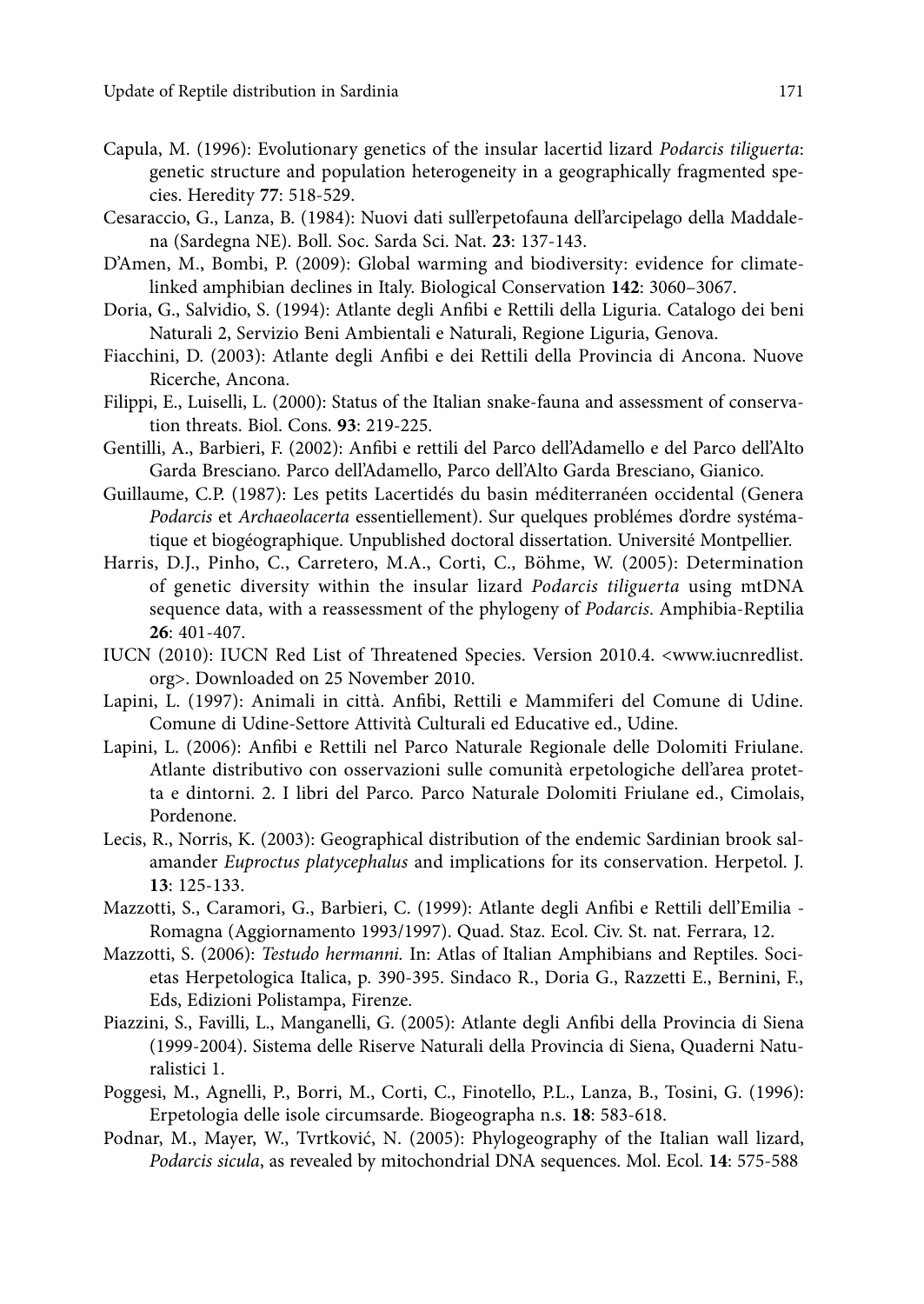- Puddu, F., Viarengo, M., Erminio, C. (1998): Animali di Sardegna. Gli Anfibi e i Rettili. Edizioni Della Torre, Cagliari.
- Razzetti, E., Zanghellini, S. (2006): *Zamenis longissimus* (Laurenti, 1768) / *Zamenis lineatus* (Camerano, 1891). In: Atlas of Italian Amphibians and Reptiles. Societas Herpetologica Italica, p. 576-583. Sindaco R., Doria G., Razzetti E., Bernini, F., Eds, Edizioni Polistampa, Firenze.
- Rodríguez, J.P., Brotons, L., Bustamante, J., Seoane, J. (2006): The application of predictive modelling of species distribution to biodiversity conservation. Divers. Distrib. **13**: 243-251.
- Salvi, D., Capula, M., Bombi, P., Bologna, M.A. (2009a): How many *Archaeolacerta* inhabit the Corso-Sardinian Plate? Allozyme variation and differentiation in *Archaeolacerta bedriagae* (Camerano, 1885). Amphibia-Reptilia **30**: 463-470.
- Salvi, D., Capula, M., Bombi, P., Bologna, M.A. (2009b): Genetic variation and its evolutionary implications in a Mediterranean island endemic lizard. Biol. J. Linn. Soc. **98**: 661-676.
- Salvi, D., Harris, D.J., Bombi, P., Carretero, M.A., Bologna, M.A. (2010): Mitochondrial phylogeography of the Bedriaga's rock lizard, *Archaeolacerta bedriagae* (Reptilia: Lacertidae) endemic to Corsica and Sardinia. Mol. Phyl. Evol. **56**: 690-697.
- Sindaco, R., Doria, G., Razzetti, E., Bernini, F., Eds (2006): Atlas of Italian Amphibians and Reptiles. Societas Herpetologica Italica, Polistampa, Firenze.
- Societas Herpetologica Italica (1996): Atlante provvisorio degli Anfibi e dei Rettili italiani. Ann. Mus. Civ. St. Nat. Genova **91**: 95-178.
- Stoch, F. (2000-2005): CKmap 5.3. Ministero dell'Ambiente e della Tutela del Territorio, Dir. Prot. Nat. http://www.minambiente.it/index.php?id\_sezione=1930.
- Thorpe, R.S. (1980): Racial affinities and geographic variation: comparison of the use of multivariate morpometrics and conventional subspecies. Proc. Euro. Herp. Symp. Oxford, 5-6.
- Vanni, S., Nistri, A. (2006): Atlante degli Anfibi e dei Rettili della Toscana. Regione Toscana, Università degli Studi di Firenze, Museo di Storia Naturale, Sezione Zoologica "La Specola", Firenze.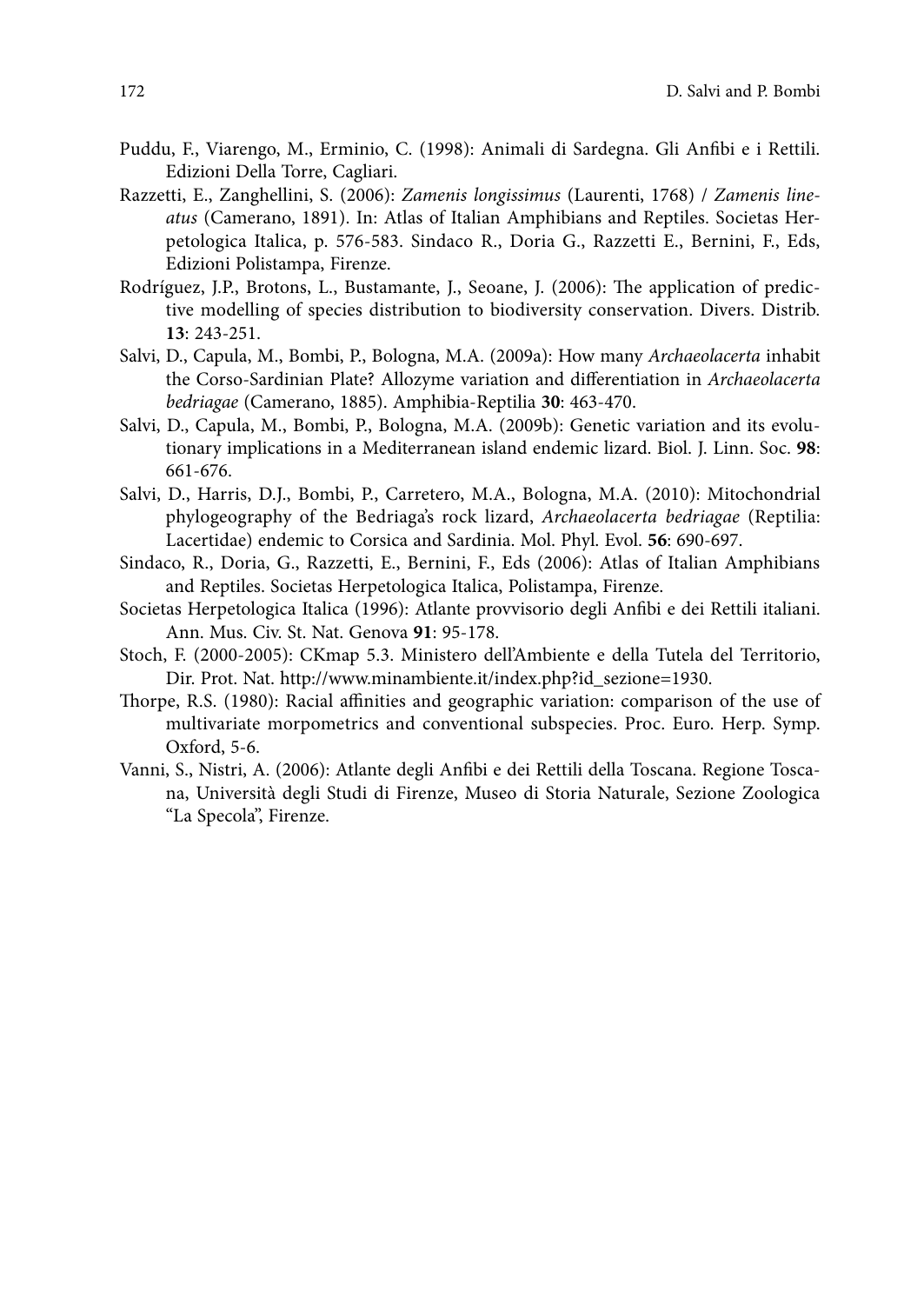| Family       | Species                                   | Localities                                                                                                                                                                                                                                                                                                                                                                                                                                                                    |
|--------------|-------------------------------------------|-------------------------------------------------------------------------------------------------------------------------------------------------------------------------------------------------------------------------------------------------------------------------------------------------------------------------------------------------------------------------------------------------------------------------------------------------------------------------------|
| Emydidae     | <i>Emys orbicularis</i> (Linnaeus, 1758)  | 35, 47                                                                                                                                                                                                                                                                                                                                                                                                                                                                        |
|              | Trachemys scripta (Schoepff, 1792)        | 47                                                                                                                                                                                                                                                                                                                                                                                                                                                                            |
| Testudinidae | Testudo hermanni Gmelin, 1789             | 21, 23, 170                                                                                                                                                                                                                                                                                                                                                                                                                                                                   |
|              | Testudo graeca Linnaeus, 1758             | 38                                                                                                                                                                                                                                                                                                                                                                                                                                                                            |
|              | Testudo marginata (Schoepff, 1792)        | 9, 31                                                                                                                                                                                                                                                                                                                                                                                                                                                                         |
| Gekkonidae   | Euleptes europaea (Gené, 1839)            | 21, 31, 73, 137, 142                                                                                                                                                                                                                                                                                                                                                                                                                                                          |
|              | Hemidactylus turcicus (Linnaeus, 1758)    | 15, 61, 73, 87, 115, 124, 156, 167, 175                                                                                                                                                                                                                                                                                                                                                                                                                                       |
|              | Tarentola mauritanica (Linnaeus, 1758)    | 7, 10, 15, 19, 20, 40, 137, 142, 146, 150, 152,<br>156, 158, 160, 162, 163, 177                                                                                                                                                                                                                                                                                                                                                                                               |
| Lacertidae   | Algyroides fitzingeri (Wiegmann, 1834)    | 1, 2, 6, 10, 22, 25, 26, 31, 46, 49, 50, 74, 77,<br>88, 91, 102, 103, 118, 152, 158                                                                                                                                                                                                                                                                                                                                                                                           |
|              | Archaeolacerta bedriagae (Camerano, 1885) | 1, 5, 10, 19, 20, 25, 31, 44, 46, 49, 51, 54, 77,<br>91, 109, 137, 148, 149, 150, 151, 154, 155,<br>157                                                                                                                                                                                                                                                                                                                                                                       |
|              | Podarcis tiliguerta (Gmelin, 1789)        | 1, 2, 3, 4, 8, 10, 12, 14, 18, 19, 20, 25, 30, 31,<br>32, 33, 37, 43, 44, 47, 49, 50, 51, 52, 53, 54,<br>55, 57, 59, 60, 62, 63, 64, 65, 67, 68, 69, 70,<br>71, 73, 74, 75, 77, 79, 81, 83, 86, 88, 89, 90,<br>91, 94, 96, 99, 101, 105, 106, 107, 108, 110,<br>112, 113, 117, 118, 119, 120, 125, 126, 127,<br>129, 132, 133, 135, 136, 137, 139, 141, 144,<br>145, 147, 148, 149, 151, 152, 153, 154, 155,<br>157, 159, 160, 162, 163, 166, 168, 169, 170,<br>171, 177, 178 |
|              | Podarcis sicula Rafinesque-Schmaltz, 1810 | 15, 23, 25, 41, 47, 48, 56, 57, 68, 72, 76, 83,<br>85, 92, 110, 113, 114, 115, 116, 117, 119,<br>120, 121, 122, 124, 125, 130, 131, 132, 133,<br>134, 135, 136, 137, 139, 141, 143, 144, 145,<br>146, 156, 160, 163, 165, 176                                                                                                                                                                                                                                                 |
| Scincidae    | Chalcides chalcides (Linnaeus, 1758)      | 174                                                                                                                                                                                                                                                                                                                                                                                                                                                                           |
|              | Chalcides ocellatus (Forskål, 1775)       | 25, 29, 30, 61, 72, 73, 78, 123, 124, 128, 156,<br>158                                                                                                                                                                                                                                                                                                                                                                                                                        |
| Colubridae   | Hemorrhois hippocrepis (Linnaeus, 1758)   | 164                                                                                                                                                                                                                                                                                                                                                                                                                                                                           |
|              | Hierophis viridiflavus (Lacépède, 1789)   | 1, 10, 11, 13, 16, 17, 20, 24, 25, 27, 28, 31,<br>33, 34, 36, 37, 39, 42, 45, 58, 66, 68, 77, 80,<br>82, 84, 89, 97, 100, 102, 104, 108, 111, 124,<br>132, 138, 140, 141, 160, 161, 166, 173, 174                                                                                                                                                                                                                                                                             |
|              | Natrix natrix (Linnaeus, 1758)            | 95, 98, 152                                                                                                                                                                                                                                                                                                                                                                                                                                                                   |
|              | Natrix maura (Linnaeus, 1758)             | 23, 55, 93, 152, 166, 172                                                                                                                                                                                                                                                                                                                                                                                                                                                     |

**Appendix 1** - Localities of observation for each species. In bold are evidenced localities falling outside the UTM squares where species presence is currently known.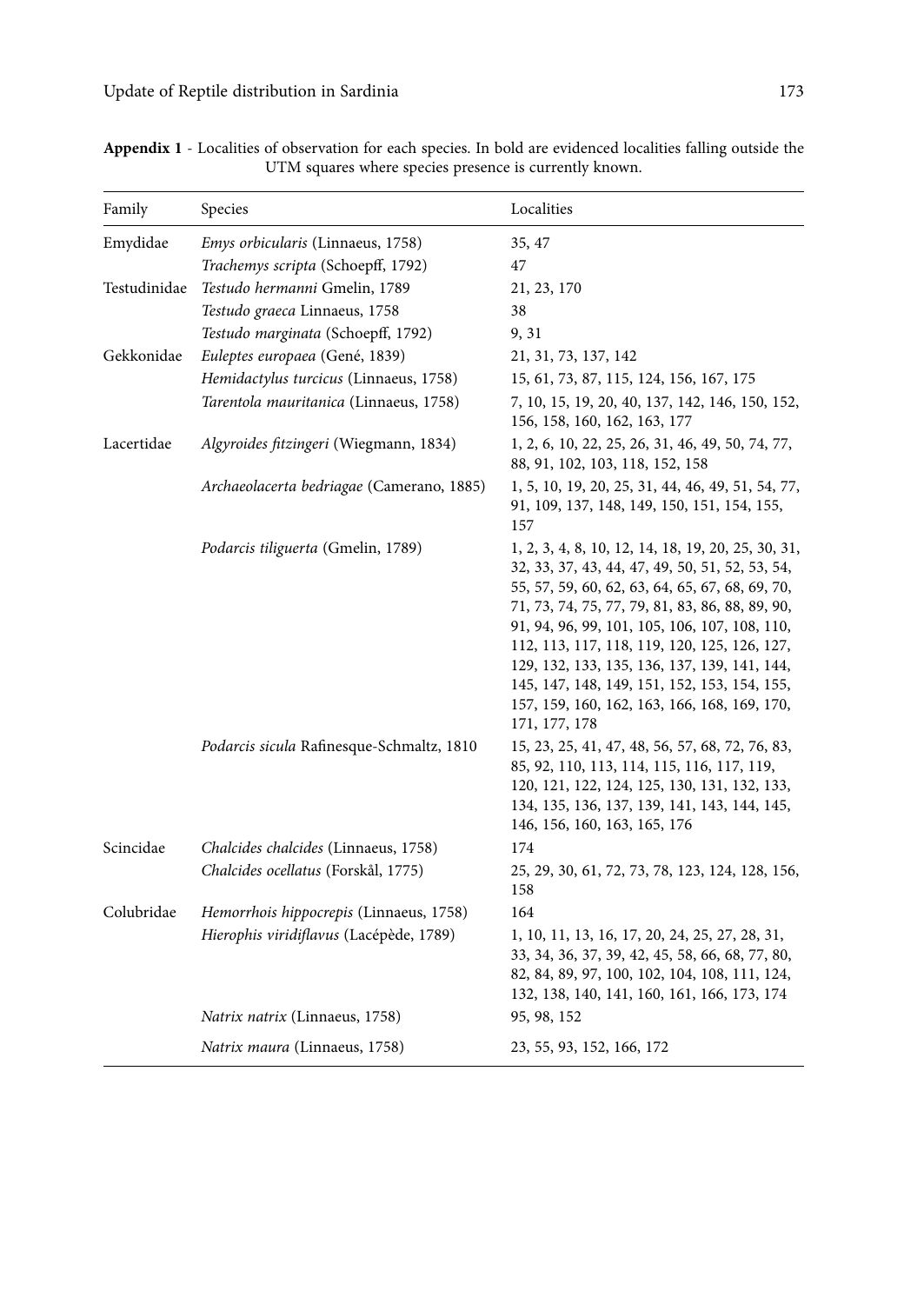| Locality ID | IGM Toponym           | Municipal district      | Latitude | Longitude |
|-------------|-----------------------|-------------------------|----------|-----------|
| 1           | Punta Falcone         | Santa Teresa di Gallura | 41,26    | 9,23      |
| 2           | Faro Di Punta Falcone | Santa Teresa di Gallura | 41,25    | 9,23      |
| 3           | P. Acuta              | Santa Teresa di Gallura | 41,24    | 9,16      |
| 4           | La Ficaccia 1         | Santa Teresa di Gallura | 41,24    | 9,22      |
| 5           | Capo Testa            | Santa Teresa di Gallura | 41,24    | 9,14      |
| 6           | La Ficaccia 2         | Santa Teresa di Gallura | 41,24    | 9,22      |
| 7           | S. Teresa Gallura     | Santa Teresa di Gallura | 41,24    | 9,19      |
| 8           | Porto Di Longone      | Santa Teresa di Gallura | 41,24    | 9,19      |
| 9           | La Torraccia          | Santa Teresa di Gallura | 41,24    | 9,19      |
| 10          | P.ta Dei Colmi        | La Maddalena            | 41,23    | 9,39      |
| 11          | C. Guardioli          | La Maddalena            | 41,23    | 9,42      |
| 12          | Madonnetta            | La Maddalena            | 41,23    | 9,37      |
| 13          | Becco Di Vela         | La Maddalena            | 41,23    | 9,47      |
| 14          | Poggio Stefano        | La Maddalena            | 41,23    | 9,48      |
| 15          | C. Susini             | La Maddalena            | 41,23    | 9,43      |
| 16          | Guardia Vecchia       | La Maddalena            | 41,22    | 9,40      |
| 17          | P. Nido D'Aquila      | La Maddalena            | 41,22    | 9,38      |
| 18          | Ferracciolo           | La Maddalena            | 41,22    | 9,47      |
| 19          | Teialone              | La Maddalena            | 41,21    | 9,47      |
| 20          | Pietraiaccio          | La Maddalena            | 41,21    | 9,46      |
| 21          | L'Isuledda            | Palau                   | 41,20    | 9,32      |
| 22          | M. Iacheddu           | Palau                   | 41,19    | 9,34      |
| 23          | La Sciumara           | Santa Teresa di Gallura | 41,19    | 9,31      |
| 24          | Bonifica Di Barrabisa | Palau                   | 41,19    | 9,32      |
| 25          | <b>L'Orso</b>         | Palau                   | 41,17    | 9,41      |
| 26          | St.zi Pittorra        | Santa Teresa di Gallura | 41,17    | 9,31      |
| 27          | M. Piseddu            | Arzachena               | 41,15    | 9,43      |
| 28          | St.zo Silvaredda      | Arzachena               | 41,14    | 9,43      |
| 29          | Rio Mannu             | Arzachena               | 41,13    | 9,44      |
| 30          | P. Arzachena          | Arzachena               | 41,13    | 9,44      |
| 31          | M. Moro               | Arzachena               | 41,11    | 9,52      |
| 32          | Nibbaragghia          | Arzachena               | 41,10    | 9,50      |
| 33          | P.ta Rumazzino        | Arzachena               | 41,09    | 9,56      |
| 34          | C. Nuova              | Arzachena               | 41,08    | 9,46      |
| 35          | R. Di Petralonga      | Arzachena               | 41,08    | 9,47      |
| 36          | R. Di L'Umpitrato     | Arzachena               | 41,07    | 9,46      |
| 37          | Cugnana               | Olbia                   | 41,01    | 9,50      |
| 38          | M. Lu Naracu          | Sant'Antonio di Gallura | 41,00    | 9,28      |
| 39          | M.giu Santu           | Calangianus             | 40,98    | 9,25      |
| 40          | Li Iunchi             | Badesi                  | 40,97    | 8,86      |
| 41          | L'Approdo             | Stintino                | 40,97    | 8,23      |
| 42          | M. Attunisi           | Luras                   | 40,96    | 9,21      |

**Appendix 2** - Sampling localities. Coordinates are provided in decimal degree format. Locality IDs correspond to those reported in the map in Figure 1.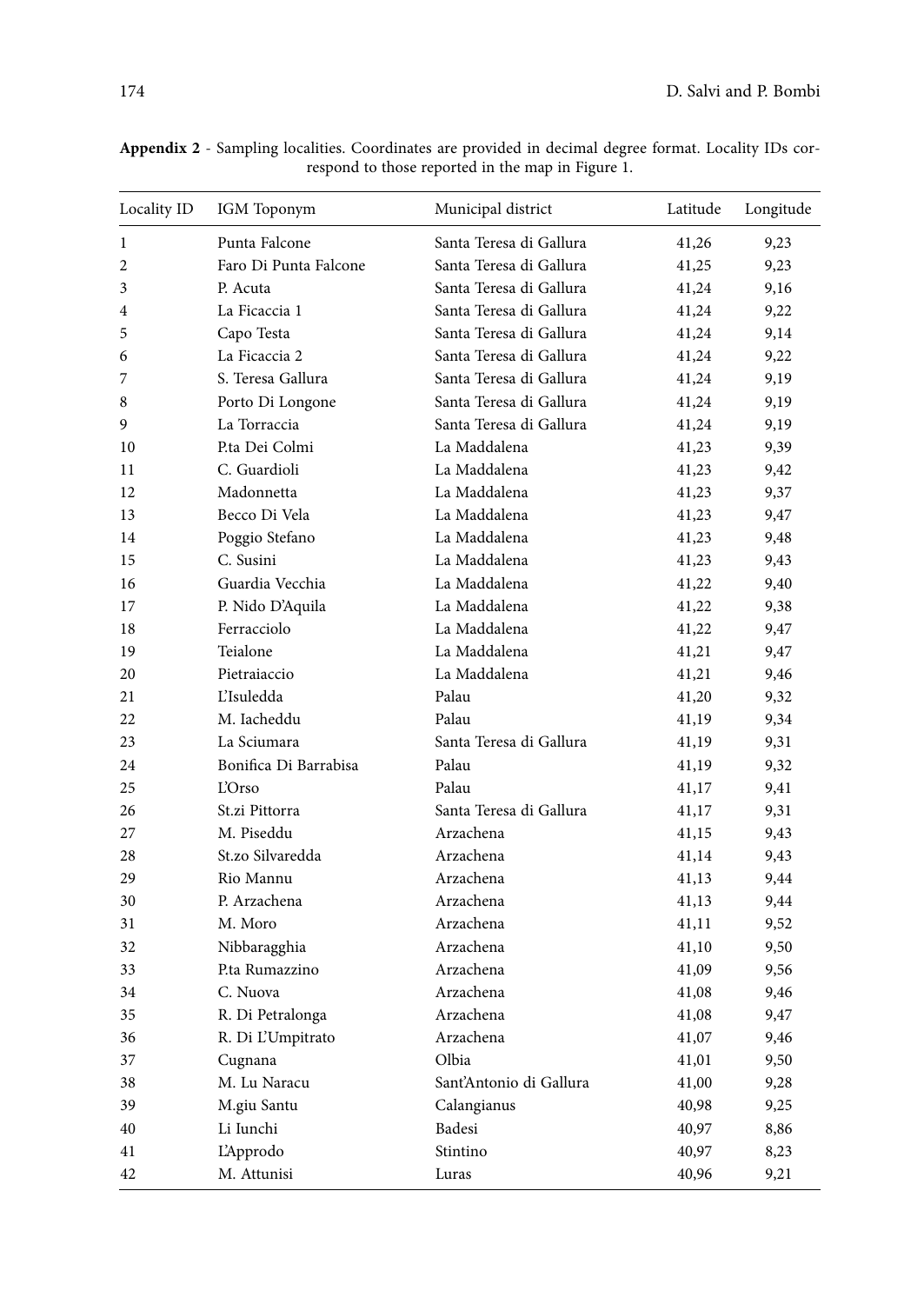| Locality ID | IGM Toponym            | Municipal district   | Latitude | Longitude |
|-------------|------------------------|----------------------|----------|-----------|
| 43          | Cala Di Vacca          | Stintino             | 40,95    | 8,23      |
| 44          | M. Pino                | Telti                | 40,95    | 9,37      |
| 45          | Catala                 | Calangianus          | 40,94    | 9,26      |
| 46          | M. Della Croce         | Aggius               | 40,93    | 9,06      |
| 47          | R. Le Prugne           | Aggius               | 40,93    | 9,06      |
| 48          | St.zo L'Agnulu         | Calangianus          | 40,91    | 9,17      |
| 49          | Li Reni                | Tempio Pausania      | 40,86    | 9,18      |
| 50          | Campianatu             | Tempio Pausania      | 40,86    | 9,13      |
| 51          | P.ta Balistreri        | Tempio Pausania      | 40,85    | 9,18      |
| 52          | Mad.na Della Neve      | Tempio Pausania      | 40,85    | 9,17      |
| 53          | Giugantinu             | Tempio Pausania      | 40,85    | 9,17      |
| 54          | Sa Berritta            | Tempio Pausania      | 40,85    | 9,17      |
| 55          | Rio Contra Manna       | Berchidda            | 40,84    | 9,14      |
| 56          | Lampianu               | Sassari              | 40,81    | 8,20      |
| 57          | P.ta Turrita           | Monti                | 40,80    | 9,32      |
| 58          | Font.na Di Nicolau     | Ala' dei Sardi       | 40,71    | 9,37      |
| 59          | Cant.ra Di S. Anna     | Ianna de Sant'Anna   | 40,58    | 9,63      |
| 60          | Funt.na Patronu        | Bitti                | 40,58    | 9,47      |
| 61          | S. Lucia               | Siniscola            | 40,58    | 9,77      |
| 62          | Pinn.ta Tres Montes    | Ozieri               | 40,58    | 8,97      |
| 63          | N.ghe Loelle           | Budduso'             | 40,57    | 9,32      |
| 64          | Font.na Sa Mela        | Siniscola            | 40,57    | 9,64      |
| 65          | F. Tirso               | Budduso'             | 40,56    | 9,33      |
| 66          | Sa Janna Renosa        | Bitti                | 40,55    | 9,34      |
| 67          | M. Mesanu              | Bultei               | 40,52    | 9,07      |
| 68          | M. Fgheras             | Villanova Monteleone | 40,50    | 8,37      |
| 69          | M. Romasino            | Villanova Monteleone | 40,49    | 8,37      |
| 70          | Monte Albo             | Lula                 | 40,47    | 9,53      |
| 71          | Pizzonchi              | Lula                 | 40,46    | 9,49      |
| 72          | Foresta Burgos         | <b>Burgos</b>        | 40,42    | 8,94      |
| 73          | Sa Minda               | Orosei               | 40,42    | 9,75      |
| 74          | Funt.na Coloras        | Padria               | 40,39    | 8,63      |
| 75          | Tres Funtanas          | Bolotana             | 40,35    | 8,89      |
| 76          | C. Scala E Attos       | Bosa                 | 40,35    | 8,48      |
| 77          | N.ghe Ortachis         | Bolotana             | 40,35    | 8,91      |
| 78          | P.ta Palai             | Bolotana             | 40,34    | 8,92      |
| 79          | C. Tentizzos           | $_{\rm Bosa}$        | 40,32    | 8,45      |
| 80          | M. Muradu              | Bosa                 | 40,32    | 8,51      |
| 81          | S. N. De Su Monte      | Nuoro                | 40,32    | 9,37      |
| 82          | P.te Di Olos           | Oliena               | 40,30    | 9,48      |
| 83          | Sorg.te De Su Cologone | Oliena               | 40,29    | 9,49      |
| 84          | Cant.ra Abbadtzu       | Suni                 | 40,29    | 8,61      |
| 85          | Portolato              | Bortigali            | 40,28    | 8,85      |
| 86          | Calagonone             | Dorgali              | 40,28    | 9,64      |
| 87          | C.le S. Giorgio        | Bosa                 | 40,28    | 8,49      |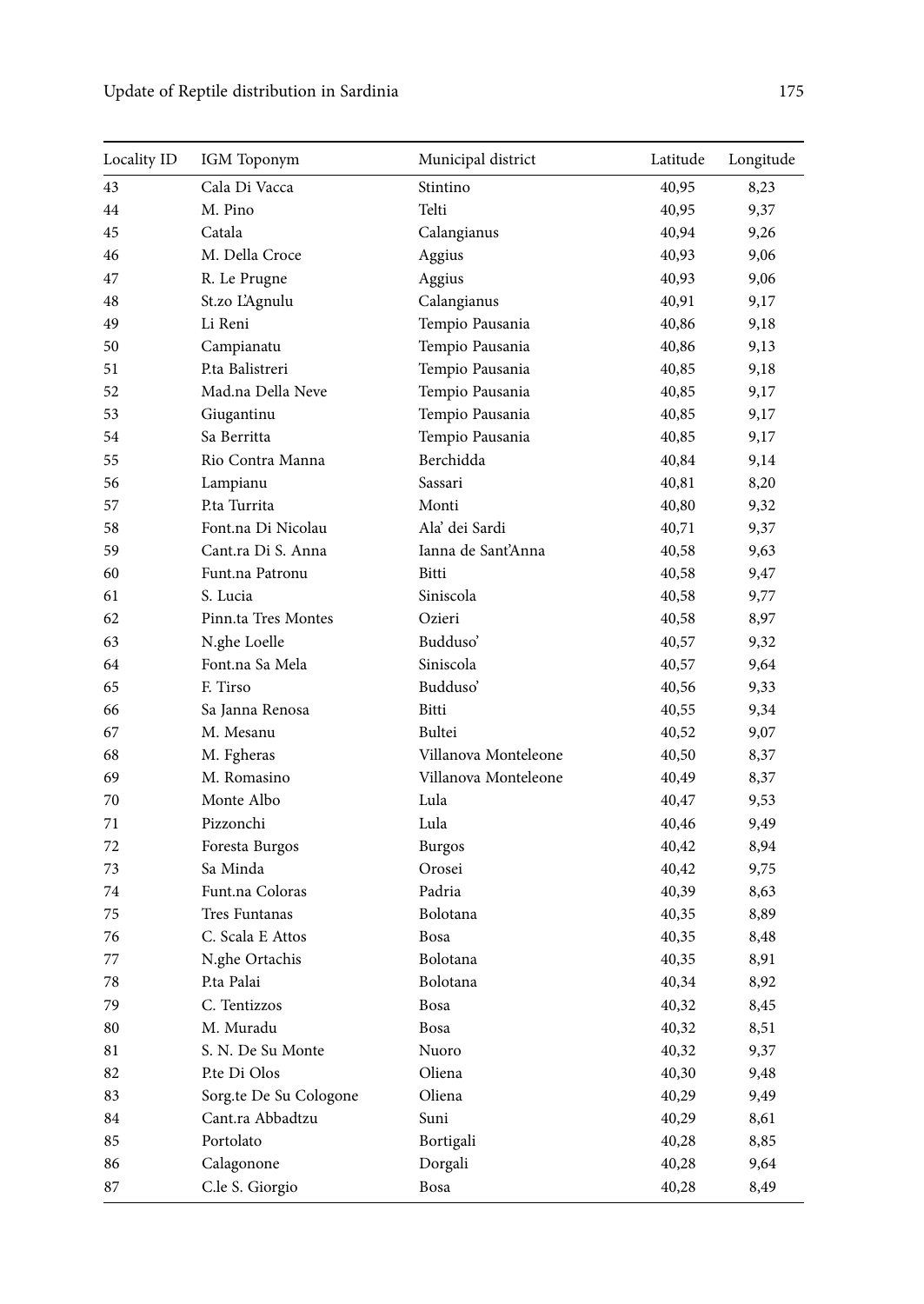| Locality ID | IGM Toponym                  | Municipal district    | Latitude | Longitude |
|-------------|------------------------------|-----------------------|----------|-----------|
| 88          | Sollapiolos                  | Dorgali               | 40,27    | 9,60      |
| 89          | M. Bonacoa                   | Dorgali               | 40,27    | 9,61      |
| 90          | Nuragheddu                   | Dorgali               | 40,26    | 9,62      |
| 91          | Giulia                       | Oliena                | 40,25    | 9,43      |
| 92          | Maidreu                      | Dorgali               | 40,23    | 9,52      |
| 93          | Gianna Ferru                 | Mamoiada              | 40,18    | 9,30      |
| 94          | Codula De Luna               | Urzulei               | 40,17    | 9,56      |
| 95          | Donurtei                     | Fonni                 | 40,07    | 9,26      |
| 96          | M. Spada                     | Fonni                 | 40,07    | 9,29      |
| 97          | Cu.le Qualbu                 | Fonni                 | 40,07    | 9,27      |
| 98          | Riu Su Trocu                 | Fonni                 | 40,06    | 9,26      |
| 99          | Funt.na Masiai               | Fonni                 | 40,06    | 9,28      |
| 100         | Qu.le Sos Beraniles          | Fonni                 | 40,06    | 9,25      |
| 101         | Qu.le Is Rulas               | Desulo                | 40,04    | 9,26      |
| 102         | Funt.na Curadore             | Desulo                | 40,03    | 9,23      |
| 103         | Tala Sazias                  | Tonara                | 40,03    | 9,18      |
| 104         | Zerroi                       | San Vero Milis        | 40,02    | 8,46      |
| 105         | Sa Code                      | Desulo                | 40,02    | 9,28      |
| 106         | Br.cu Spina                  | Villagrande Strisaili | 40,02    | 9,30      |
| 107         | Arcu Gennargentu             | Villagrande Strisaili | 40,01    | 9,32      |
| 108         | Funt.na 'E Piraona           | Desulo                | 40,00    | 9,30      |
| 109         | P.ta La Marmora              | Arzana                | 39,99    | 9,32      |
| 110         | St.gno Pauli E Sali          | Cabras                | 39,95    | 8,51      |
| 111         | Parduierru                   | Cabras                | 39,92    | 8,53      |
| 112         | Can.le Brabbau               | Oristano              | 39,90    | 8,53      |
| 113         | C.lo 'E S'Accu 'E Su Suergiu | Laconi                | 39,88    | 9,09      |
| 114         | Idrov. A Sassu               | Arborea               | 39,82    | 8,58      |
| 115         | Su Varongu                   | Pau                   | 39,80    | 8,77      |
| 116         | Scala Seremida               | Sini                  | 39,76    | 8,91      |
| 117         | Pauli Maiori                 | Tuili                 | 39,74    | 8,96      |
| 118         | Pauli 'E Palla Cammisa       | Gesturi               | 39,74    | 9,00      |
| 119         | Funt.na Ortu                 | Gesturi               | 39,74    | 9,00      |
| 120         | Arridroxiu                   | Tuili                 | 39,73    | 8,97      |
| 121         | S. Luisa                     | Tuili                 | 39,73    | 8,97      |
| 122         | Su Nuraxi                    | Barumini              | 39,71    | 8,99      |
| 123         | Planu Senis                  | Suelli                | 39,61    | 9,14      |
| 124         | Perda Quaddu                 | Guspini               | 39,56    | 8,61      |
| 125         | Montevecchio                 | Guspini               | 39,55    | 8,57      |
| 126         | S.S. Del Gerre               | Ballao                | 39,54    | 9,34      |
| 127         | Piscinas                     | Arbus                 | 39,54    | 8,45      |
| 128         | P.ta Cugui                   | Arbus                 | 39,52    | 8,58      |
| 129         | R. Casciera                  | Arbus                 | 39,52    | 8,50      |
| 130         | F. Flumendosa                | Armungia              | 39,51    | 9,41      |
| 131         | Sa Mandara                   | Villacidro            | 39,48    | 8,73      |
| 132         | Coddu De Su Medaueddu        | Villacidro            | 39,47    | 8,72      |
| 133         | R. Coxinas                   | Villacidro            | 39,46    | 8,71      |